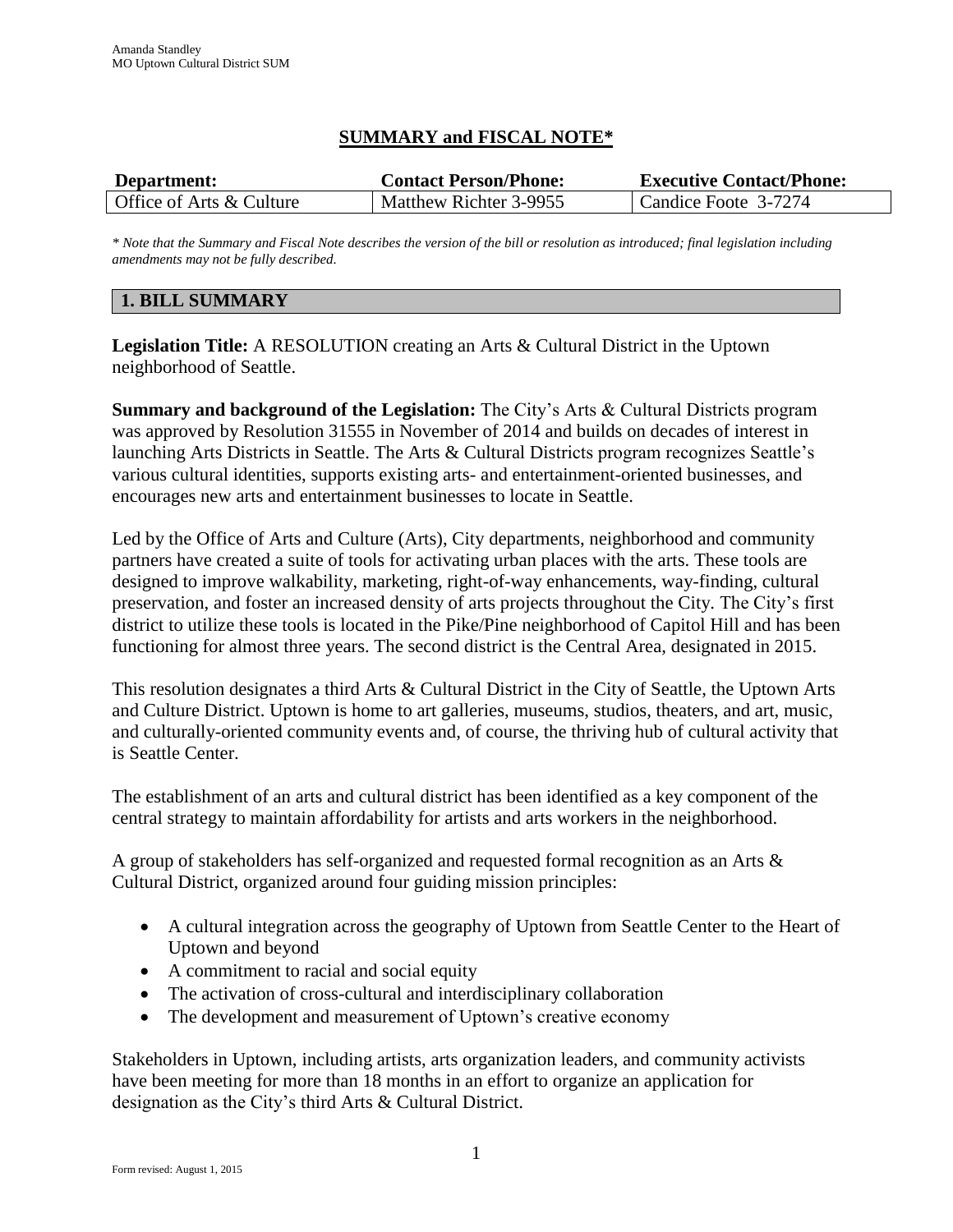### **2. CAPITAL IMPROVEMENT PROGRAM**

**\_\_\_\_ This legislation creates, funds, or amends a CIP Project.** 

#### **3. SUMMARY OF FINANCIAL IMPLICATIONS**

**\_\_X\_\_ This legislation does not have direct financial implications.**

#### **4. OTHER IMPLICATIONS**

- **a) Does the legislation have indirect or long-term financial impacts to the City of Seattle that are not reflected in the above?** Establishment of the Uptown Arts and Cultural District qualifies this area for funding granted by Arts specifically designated to support the Arts & Cultural District program in the City. This funding currently exists with the departmental budget and requires no additional appropriation.
- **b) Is there financial cost or other impacts of not implementing the legislation?** None.
- **c) Does this legislation affect any departments besides the originating department?**  Yes. The Cultural Space Liaison position works with a variety of staff in other City departments to identify ways that existing resources can be used to enhance Arts & Cultural Districts.
- **d) Is a public hearing required for this legislation?**  No
- **e) Is publication of notice with** *The Daily Journal of Commerce* **and/or** *The Seattle Times* **required for this legislation?** No
- **f) Does this legislation affect a piece of property?** No.
- **g) Please describe any perceived implication for the principles of the Race and Social Justice Initiative. Does this legislation impact vulnerable or historically disadvantaged communities?** None.
- **h) If this legislation includes a new initiative or a major programmatic expansion: What are the long-term and measurable goals of the program? Please describe how this legislation would help achieve the program's desired goals.** The long-term measurable goal of the Districts program is the retention of culture in the face of growth and change. Specifically, in Uptown, we are focusing our efforts on the retention of affordable cultural space (both commercial and residential) for the